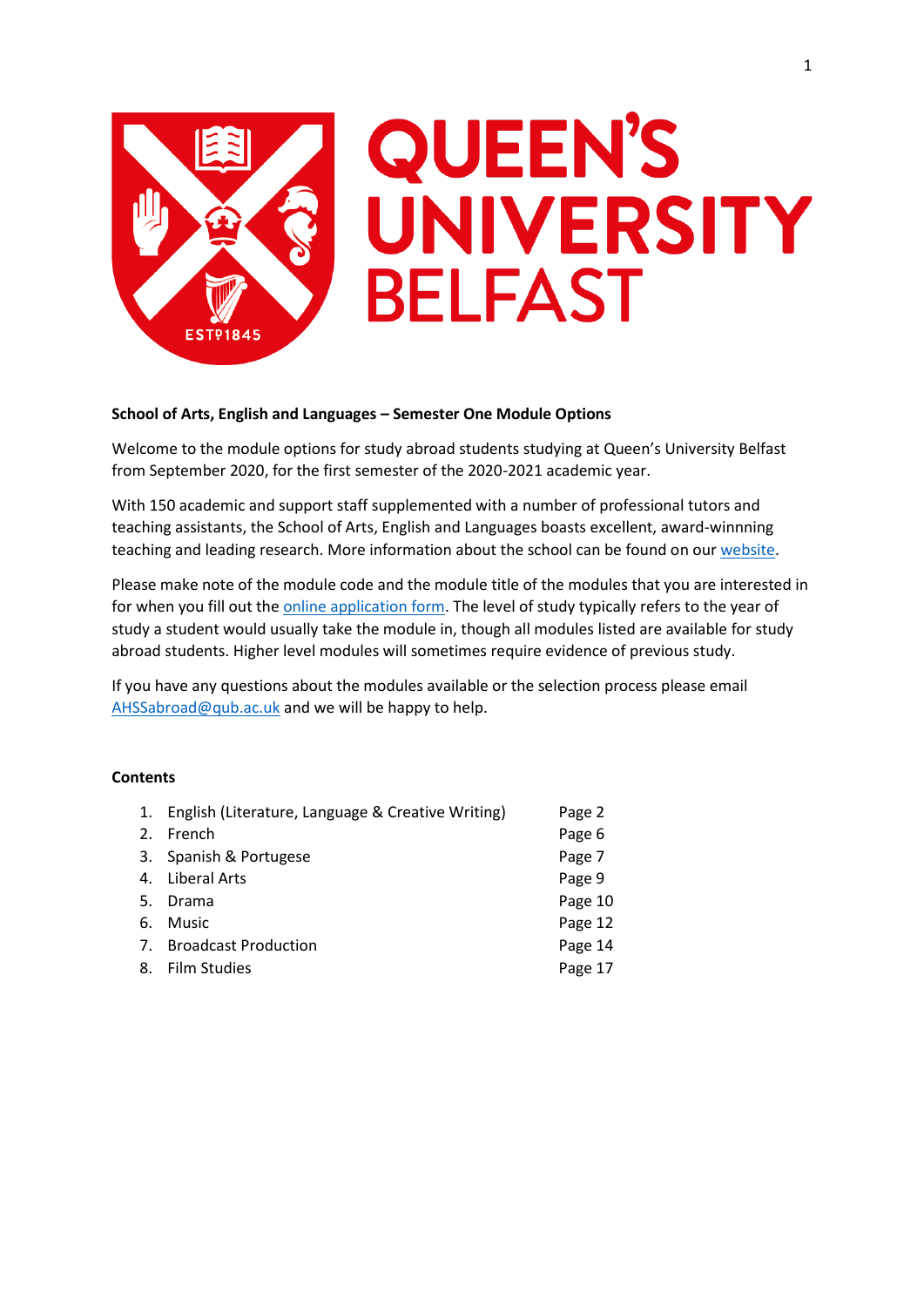# **English (Literature, Language & Creative Writing)**

## **English in Transition**

## *ENG1001 – Level 1*

This module is envisaged as introducing students to literary interpretation as conceived by English studies at university level. It aims to provide students with critical skills and technical vocabulary necessary to study poetry and prose for the rest of their degree. The module focuses on a small selection of texts designed to help students make the transition from the critical strategies used at A-level to those of academic English. In turn, the two sections of the module include contributions from the Heaney Centre and creative writing colleagues and the mode of assessment will allow for reflective development of writing skills through resubmission of formative writing for summative assessment.

## **Introduction to English Language**

### *ENL1001 – Level 1*

This module offers a broad introduction to key topics in English language. It lays the foundations for the systematic study of the language in all its diversity. Among the topics covered are: common beliefs about "good" and "bad" accents and dialects; phonetics, syntax and morphology; and the social, situational and geographical variation in language, with an emphasis on the history and development of the English language. Another important area of inquiry is how language works in cultural contexts and intersects with issues of power and gender. In summary, the module enables students to move beyond 'common-sense' ideas about language towards the academic and analytic perspective appropriate for university level.

## **Adventures in the History of Ideas**

## *ENG1008 – Level 1*

This module is designed to introduce students to a range of social, historical, philosophical and moral concepts that have been central to the historical emergence and current predicaments of Western culture, broadly conceived. Students undertaking the module will be introduced to the historical and intellectual development of key concepts in the Arts and Humanities by means of the assessment of literary representations of, and responses to, them, from classical and Judeo-Christian literatures, via medieval and early modern texts, to Enlightenment, modern, postmodern and contemporary texts. Provision of a broad chronological understanding of the emergence, development and various crises of Western culture is an ancillary objective of the module: students will complete the module with a more nuanced understanding of cultural and historical periodisation and will be able to apply the interrogative modes they have encountered on the module to a range of thematic issues.

## **Foundations for Speech Analysis: The Phonetics of English**

*ENL2001 – Level 2 – Students may need to show evidence of previous study.*

This module offers you an introduction to the study of speech analysis. We begin by investigating the mechanisms which are used to produce speech and providing a framework for the convenient classification and description of pronunciation features. We then examine accent variation, in terms of aspects such as contextual effects, intonation and voice quality. Finally, the module gives you the chance to acquire an understanding of the acoustic characteristics of speech. Throughout the module, you will be required to develop your oral and aural skills in phonetics by means of various practical and online facilities. While the module concentrates on normal English speech, we may also have the opportunity to consider data from non-English speech and from non-normal speech.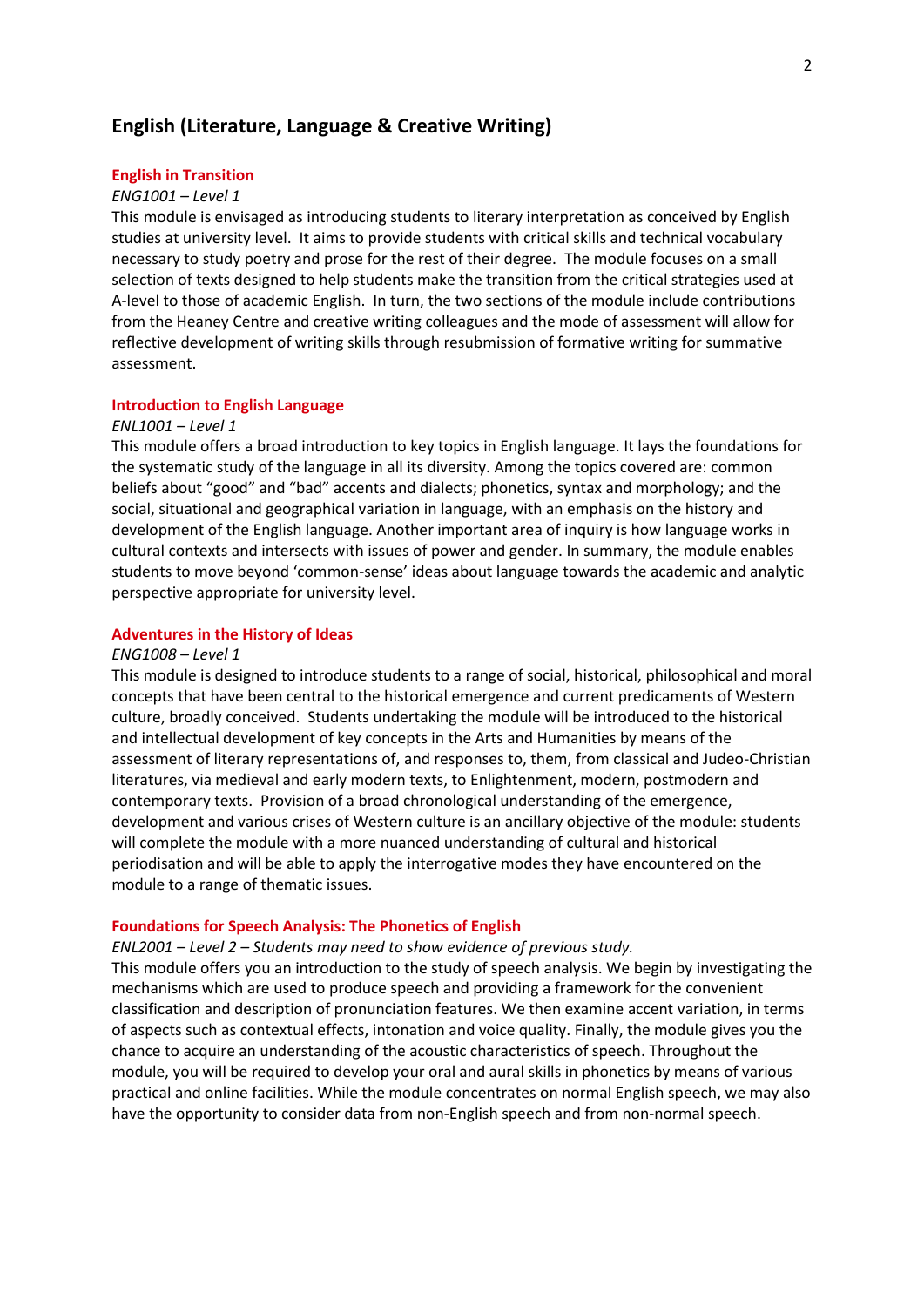### **Mapping the Anglo-Saxon World**

*ENG2003 – Level 2 – Some previous knowledge may be required .*

This module aims to map the world of the Anglo-Saxons through their language, literature and material culture. Students will learn about the heroic past and values of the Anglo-Saxons, magical rituals and prognostications, and systems of faith and beliefs. A fascinating range of texts and genres from the period (c. 7th-11th centuries) will be studied in relation to their cultural context and audience. These include: heroic poetry; elegies; riddles, charms and prognostications; historiography; and biblical writings. Students will engage with selected texts in the original language and consider issues of literary interpretation and translation. They will also be introduced to concepts of authorship, gender, genre, time, health, self, otherness and religion. Students will become familiar with the basics of Old English literary and religious vocabulary and acquire a working knowledge of the Old English manuscript tradition.

## **Shakespeare and Co**

## *ENG2050 – Level 2*

This module introduces students to the drama of the English Renaissance. It explores texts by a wide range of authors, including Shakespeare, Cary, Marlowe, Middleton, Rowley and Webster and examines the forces working on drama in the early modern period. Lectures will provide an introduction to the dramatic form, close readings of the set plays, and readings in relation to contemporary issues such as nationality, authority, desire, religion, sexuality, gender, strangeness, race, identity, social standing, fantasy, magic and taboo.

## **Romantic Poetry, 1789-1832**

## *ENG2063 – Level 2*

The Romantic period (c.1789-1832) witnessed dramatic social and historical change as the effects of major events such as the French Revolution, the Napoleonic Wars, widespread Enclosure and the Industrial Revolution initiated the sense of 'living in history'. In the midst of these revolutionary changes, poets wrote with new confidence of the importance of the imagination, as a creative and utopian force; of the beauty, fragility and power of the natural world; of political ideals of social justice; of the arguments for gender equality. Poetry became synonymous with the imagination as a force which could unite idealism with social change. This module studies a range of Romantic poetry, including but not restricted to, the work of Anna Laetitia Barbauld, William Blake, Lord Byron, John Clare, Samuel Taylor Coleridge, Mary Robinson, Felicia Hemans, John Keats, Percy Bysshe Shelley, Charlotte Smith, and William Wordsworth. Poems will be studied through the key themes of the revolutionary imagination; the natural world; the language of class; representations of childhood; slavery and feminism. One hour of each week's seminar time will comprise a close reading of one key poem for that week's discussion, with the second hour being used for more generalized and broader discussion. The module will also include a specialised library visit and a field trip connected with the natural world.

### **Creative Writing (Scriptwriting)**

*ENG2091 – Level 2 – Students are encouraged to select ENG1090 if studying in Semester 2. Students will only be permitted for ENG2091 if they can show evidence of prior study. Availability for Study Abroad students is subject to departmental consent.*

This creative writing drama module, focusing on writing for stage, screen and radio, will be structured around the students' own written work. Two or three pieces of work by students will be submitted each week for detailed discussion in seminar. Extracts from other, published texts will also be provided to amplify more general points arising from the group discussion. In this way, in the course of the semester, students will look in depth at practical aspects of dramatic writing – characterisation, story structure and dramatic language – and at the evolution of the main dramatic forms.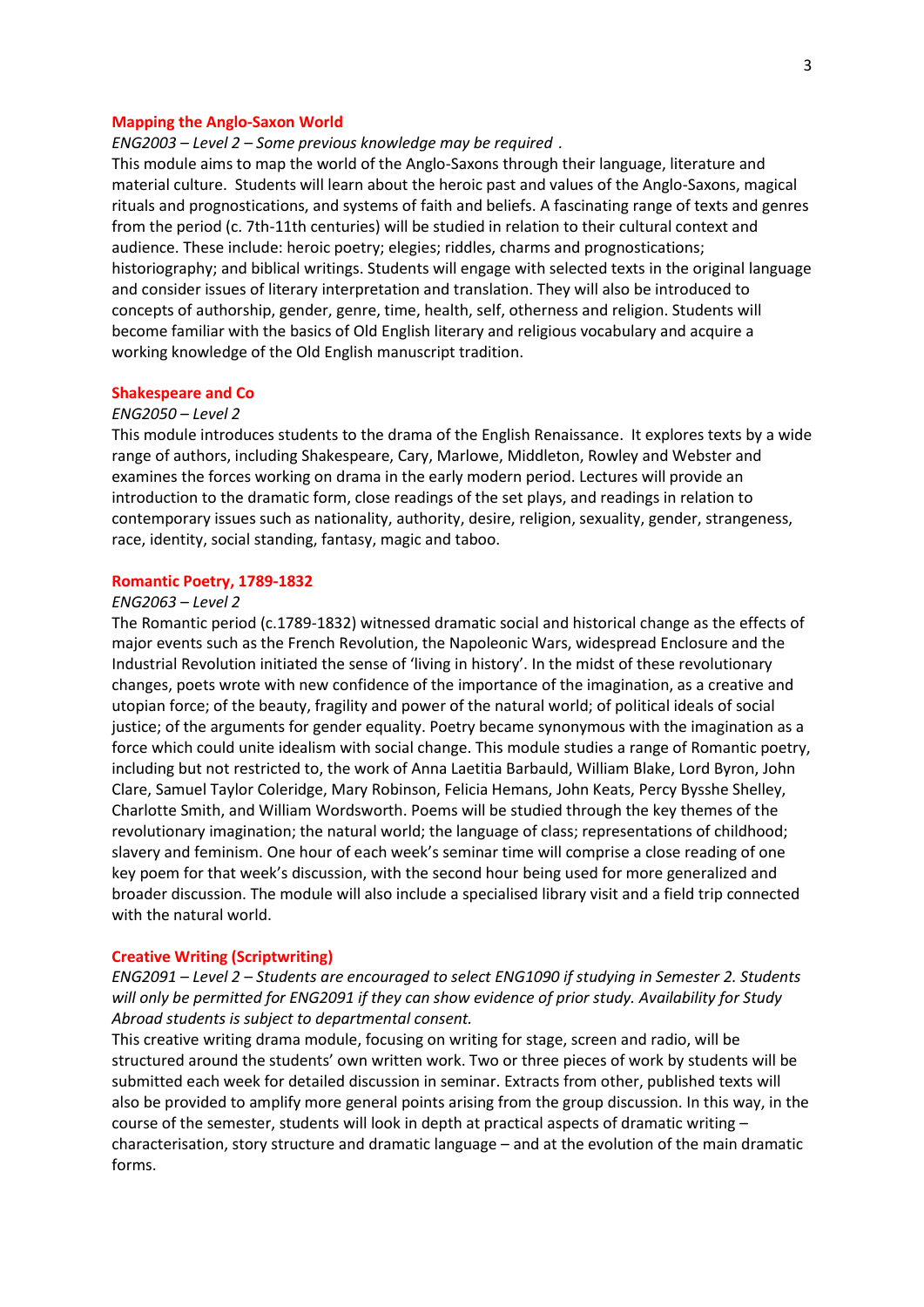#### **Creative Writing Prose**

*ENG2093 – Level 2 – Students are encouraged to select ENG1090 if studying in Semester 2. Students will only be permitted for ENG2093 if they can show evidence of prior study. Availability for Study Abroad students is subject to departmental consent.*

This creative writing prose module will be structured around the students' own written work. Two or three pieces of work will be submitted each week for detailed discussion in seminar. Extracts from other, published texts will be provided to amplify more general points arising from the group discussion. In this way, in the course of the semester, students will look in depth at practical aspects of fiction writing – characterisation, plot construction – and at the evolution of the main prose forms and genres.

### **Representing the Working Class**

# *ENG3064 – Level 3 – Students may need to show evidence of previous study.*

This course aims to explore the writing and culture of the working class, to ask how socio-economic distinctions inflect judgements of 'taste', and to develop an understanding of the historical role of class in shaping identities across ethno-nationalist lines. A good deal of scholarship in recent decades has signalled a growing awareness of British working-class writing, though Irish Studies, by comparison, has tended to neglect issues of social class. We will therefore engage the more substantial body of scholarship on British working-class literature to inform our discussion of Irish working-class writers, signalling new and exciting possibilities for future scholarship.

#### **Televising the Victorians**

### *ENG3069 – Level 3 – Students may need to show evidence of previous study.*

This module aims to raise questions about the relation between works of fiction set in the Victorian period, and made-for-TV reappropriations of these texts. It considers the way that we 'read' the Victorian period through visual image, and the impact of technologies of the visual on the written word. It introduces different theoretical approaches to film, and explains, by means of example, the differences between cinema and television. It explores connection between cinematic practice (montage, the shot, editing, sound, space and mise-en-scène) and notions of writing. It will ask questions about the nature of genre, spectatorship, and issues of ideology and effect. The module will concentrate on identifying the range of different resources required to understand the flow of images on the TV screen, and will examine how 'adaptation' is conceptualised, particularly the ways in which the comparison of book and film is haunted by notions of faithfulness and the 'original' primacy of the literary work.

### **Writing New York, 1880-1940**

## *ENG3183 – Level 3 – Students may need to show evidence of previous study.*

This course explores the development of New York literature, from the social milieu of Washington Square in the 1880s, through to the experimentations of Modernism and the Harlem Renaissance, and finally to the demise of the Urban ideal after the Second World War. Topics covered here include: socio-economic tensions in the Gilded Age; the development of a specifically American Naturalism; the different ways in which those who were marginalised from the city represented their experience; the unique nature of New York impressionist writing; Jazz-Age New York; the emergence of 'noir' New York; the 'death' of American cities and the nostalgia for the New York of the early twentieth century in the years of the city's Nadir.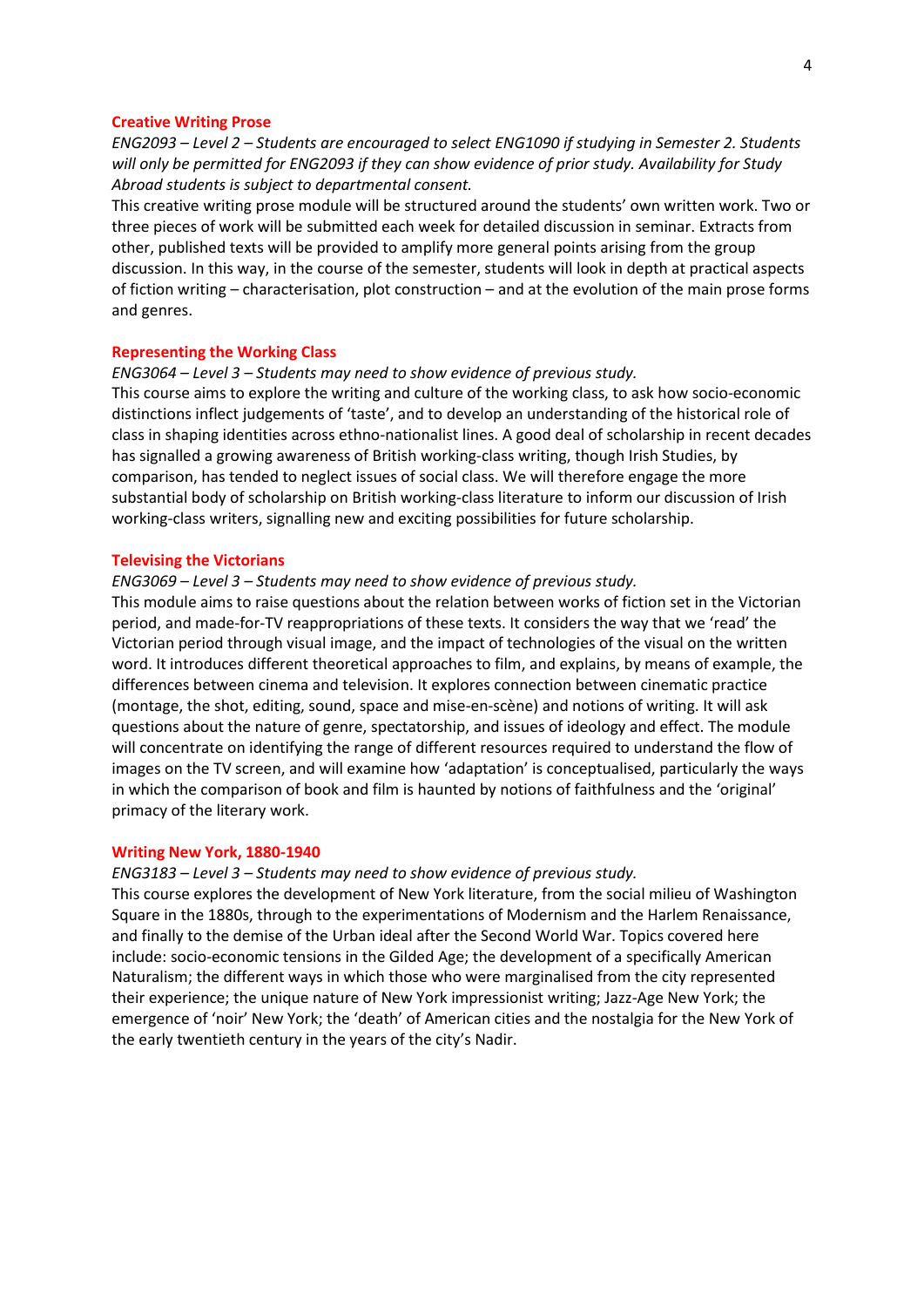## **Contemporary US Crime Fiction: the Police, the State, the Globe in the Twenty-First Century**

## *ENH3008 – Level 3 – Students may need to show evidence of previous study.*

This module examines some of the different manifestations of contemporary U.S. crime fiction since the late 1960s. Beginning with a section on 'policing the city' and the ways in which the genre negotiates the complex inter-relationship of race, class and capitalism, the module moves on to consider state violence and public corruption before concluding with an examination of the limitations of state power and the international reach of some crime fiction. Rather than arguing for the genre as a singular, static entity, the module examines its proliferation and diversity in the contemporary era (focusing on novels, TV series and films) and explores connections between crime fiction and other genres (e.g. urban realism and espionage fiction). In doing so, the module aims to situate different kinds of crime fiction as a series of complex negotiations with different forms of political authority (e.g. the police, the state, capitalism etc.).

### **Language in the Media**

## *ENL3004 – Level 3 – Students may need to show evidence of previous study.*

This module aims to provide a strong background in English language by focusing on the print and broadcast media in Britain. It will also introduce students to some of the theoretical concepts and critical issues associated with Media studies. For students, one of the most effective ways to begin understanding the media is to analyse in detail, media texts such as newspaper articles, magazine advertisements, political speeches, television and radio interviews, talk shows. Students will also look at non-verbal communication, layouts, and images to see how language interacts with other modes of communication. The course examines important media issues, such as the myth of a free press, commercialization, tabloidization and crime and also provides important information on areas of media studies essential for analysing media discourse, i.e. media practices (the way reporters and editors work and how audiences shape and are shaped by the media).

### **Foundations for Speech Analysis: The Phonetics of English**

## *ENL3011 – Level 3 – Students may need to show evidence of previous study.*

Stylistics is the application of analytical models and methods from linguistics to rhetorical texts, including (but not limited to) fictional and persuasive texts. In this module, the students are introduced to the analytical frameworks used in contemporary Stylistics, which draw on a range of approaches from Pragmatics, Corpus Linguistics and Cognitive Psychology. The frameworks are applied to texts to demonstrate how the linguistic patterns employed lead to stylistic effects. The students will practice applying the models to a variety of texts, identifying the linguistic features that contribute towards style in language.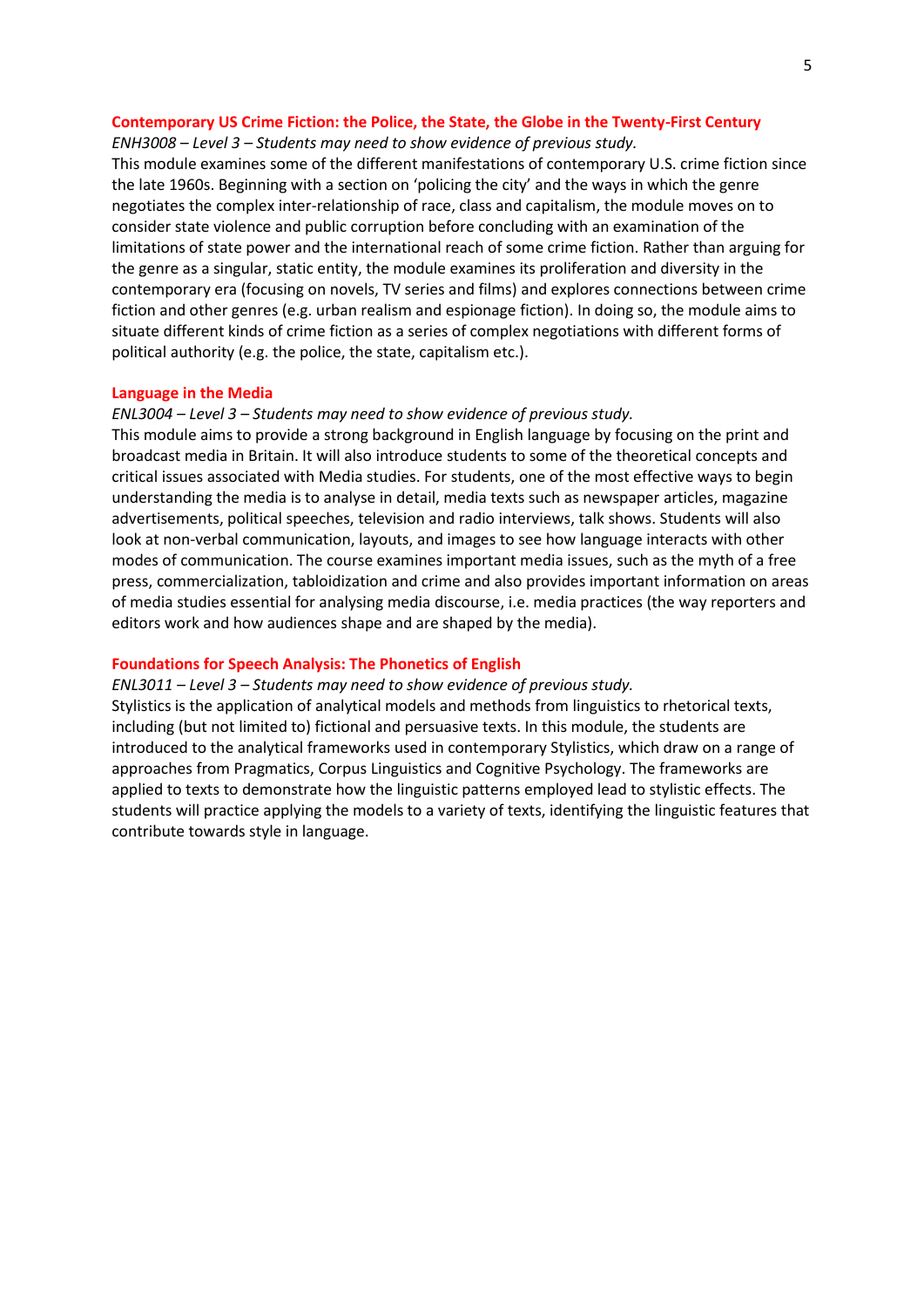# **French**

## **Introduction to French Studies 1**

### *FRH1003 – Level 1 – Subject to language proficiency.*

This module introduces you to a range of important issues relating to French culture outside of France, with a focus on (i) postcolonial writing and (2) Linguistics. Key issues addressed in the module include: changing notions of identity in the francophone world; the historical, cultural and linguistic significance of eg colonialism and slavery and their significance in contemporary culture; the role of language in the creation (and contesting) of identity; the situation of the French language in a global context, and notably the concept of La Francophonie.

### **French Noir**

## *FRH2030 – Level 2 – Subject to language proficiency.*

This module introduces French post-war Film Noir and Crime Fiction. It will contextualize this cultural production within historical circumstances and trends of the period, such as American influences on French Culture, Existentialism, 'Leftism' and 'Néo-Noir'. Aesthestics of the 'Noir' genre will be studied through a variety of Media, including Film, Novel, Comics and Posters. Among the themes discussed will feature Depiction of the City, Slang ('argot') and Modern Morals.

### **Linguistic Variation in French**

## *FRH2010 – Level 2 – Subject to language proficiency.*

This module looks at linguistic variation in the contemporary French language, focusing on regional varieties both within and outside the borders of France. Regions to be explored include the Hexagon itself, Canada, Subsaharan Africa, the Caribbean, and Louisiana. Socioeconomic status, age, gender, and ethnicity will be taken into account as forces that influence variation in spoken French. We will mainly focus on phonological (accent) variation across the French-speaking world, taking into account its origins as a consequence of historical and current contact between speakers of different languages. The module is also designed to foster analytical skills through examination of a variety of data through a linguistic lens, from interviews with speakers to music to literature.

## **Modern French: Issues in Theory and Usage**

### *FRH3033 – Level 3 – Subject to language proficiency.*

This module will look at the linguistic structure of Modern French, focusing on problematic and controversial issues primarily in phonology (sounds) and morphosyntax (grammar). The main topics will include negation and interrogation, mood and variation in consonants and vowels. The module will look at contemporary structures in the light of the history of the language. The emphasis throughout the course will be on evaluating different theoretical and methodological approaches to the linguistic analysis of French.

## **Ideologies of Death in Modern French Literature**

#### *FRH3036 – Level 3 – Subject to language proficiency.*

Death has traditionally been one of the great taboos of Western culture. While it is often discussed euphemistically, in English and French, there have been signs of a recent shift in our reluctance to confront, let alone discuss, death. The popularity of the modern Death Café network demonstrates that there has been something of a cultural revolution of late in respect of our desire to explore mortality. This interdisciplinary module, drawing on important new fields of enquiry, such as death studies and medical humanities, aims to explore what modern French literature reveals to us about ideological (cultural, ethical, religious, gendered) attitudes towards death. Using podcasts and sociological writings to frame our discussions, the module will focus on what some of France's literary masterpieces from the nineteenth century to the present day can tell us about aspects of death.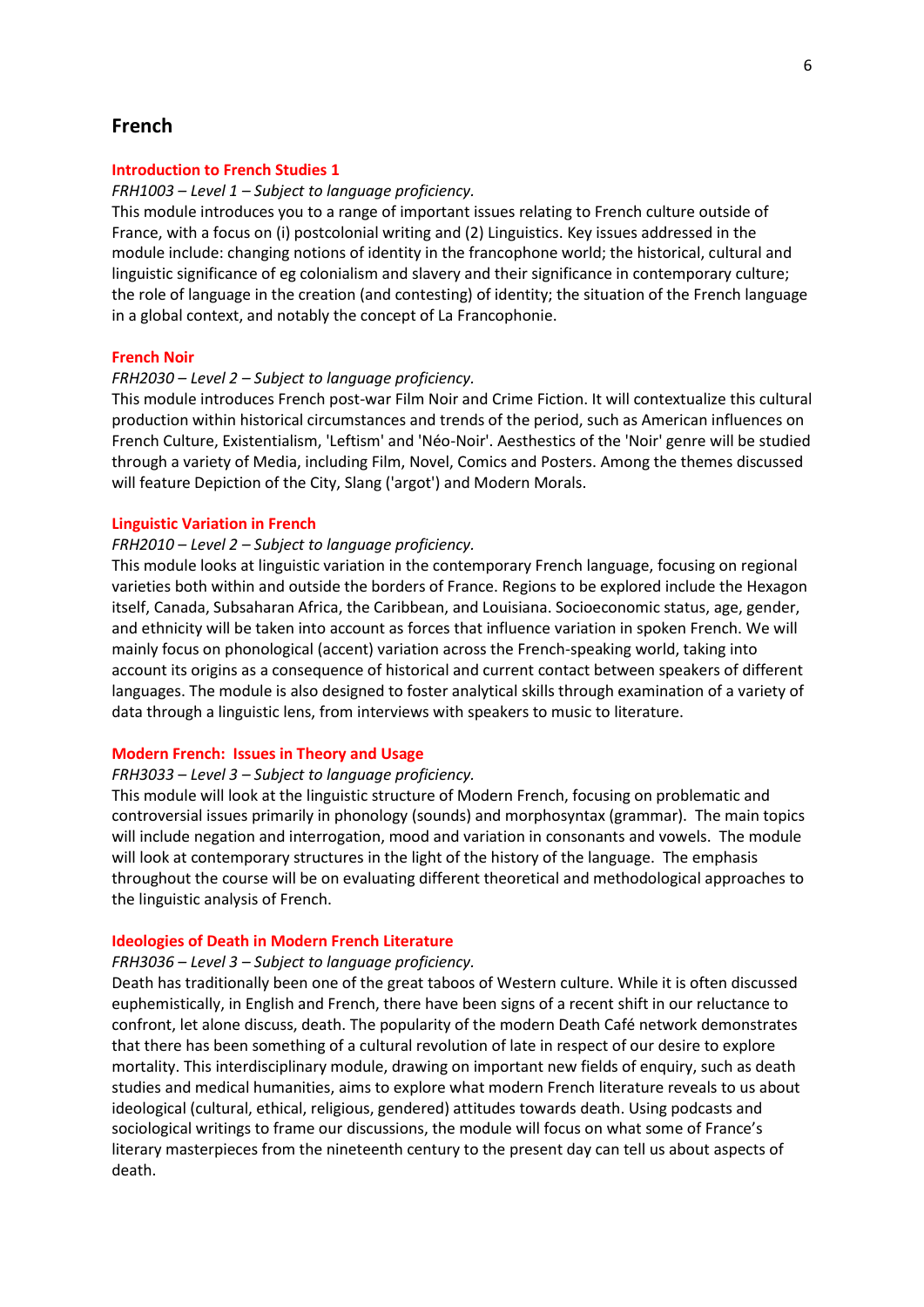# **Spanish & Portuguese**

## **Introduction to Iberian Studies**

#### *SPA1005 – Level 1 – Subject to language proficiency.*

This module introduces students to key concepts, movements and historical moments pertaining to the cultures, literatures and societies of the Iberian Peninsula (i.e. Spain and Portugal). It explores a selection of texts (literary and visual) from a range of authors and artists from the early modern period (16th / 17th century) to the present day. This course will give you a broad overview of the main historical events in Spain and Portugal from a cultural perspective.

## **Introduction to Latin American Studies**

### *SPA1008 – Level 1 – Subject to language proficiency.*

This module introduces students to key concepts, movements and historical moments pertaining to the cultures, literatures and societies of Spanish and Portuguese Latin America (examining countries such as Mexico, Cuba and Brazil). It explores a representative selection of primary and secondary texts (literary and visual) from a range of authors from the pre-colonial period to the present day. You will be introduced to a range of cultures from across Latin America and will be expected to think about the impact of colonisation (by Spain and Portugal) as well as the importance of indigenous cultures in contemporary society.

## **Introduction to Lusophone Studies**

## *SPA1132 – Level 1*

This course introduces students to key concepts, movements and historical moments pertaining to the cultures, literatures and societies of the Portuguese-speaking world. It is divided into two sections.

## **Representations of Lusophone Africa in Postcolonial Cinema**

## *SPA2038 – Level 2 – Subject to language proficiency.*

This module aims at introducing students to postcolonial filmic representations of Portuguesespeaking African countries, mainly focusing on dominant themes and underlining the specificity of the cultures of each country. Students will be provided with historical and cultural contexts so as to be able to analyse the intersection between cultural production, political activism and the reassessment of history in the selected films. Simultaneously, they will access a basic terminology and analytical methods with a view to developing their knowledge of film language and, ultimately, their ability to read and analyse films. All films are available in subtitled versions. Previous knowledge of the Portuguese language and cultures of the Portuguese speaking world are not required.

### **Issues and Culture of the US-Mexico Borderlands**

### *SPA2039 – Level 2 – Subject to language proficiency.*

This module will explore, and place in their historical context, some of the key issues and debates surrounding the Mexico-US border. Topics to be covered may include: migration, drug trafficking and policy, NAFTA, and femicide. Issues will be explored through the lens of cultural production made on or about the border. Alongside the lectures and seminars students will spend one hour a week studying and planning the performance of a short play about which they will be required to write a commentary. Students are expected to keep up to date with current affairs on the border through their reading of Spanish language news.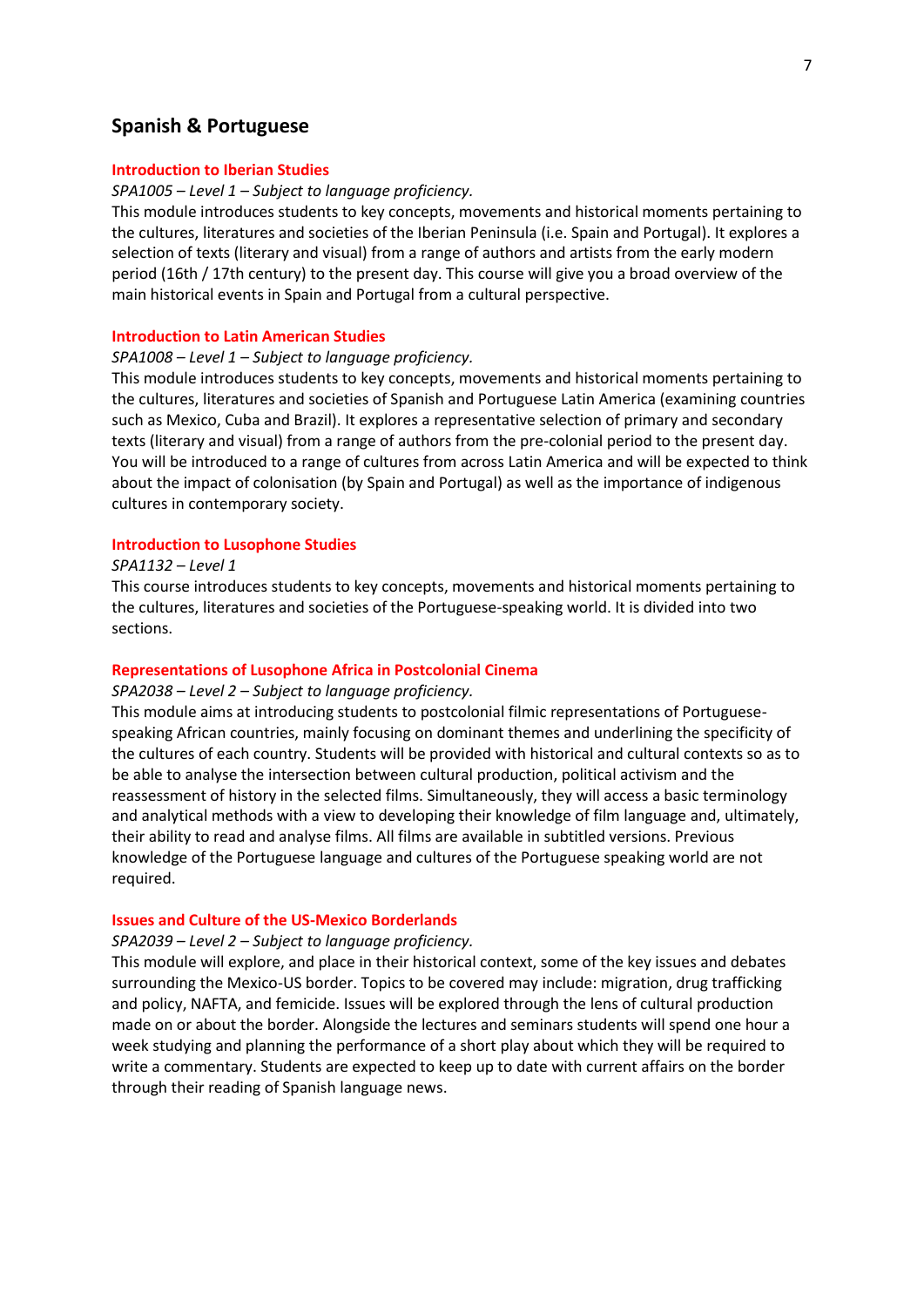### **Writing the First Spanish Republic**

## *SPA2045 – Level 2 – Subject to language proficiency.*

In this module, students will explore literary representations of Spain's first, short-lived republic (1873-1874) and its place in the sexenio revolucionario (1868-1874). The texts will include immediate responses to the Republic, as well as later nineteenth- and twentieth-century works. By looking at these texts, students will consider the potential of literature, or art more broadly, to work as acts of political and social imagination and intervention. The text studied will be understood not just as reflections on or responses to a set of prior events, but as forms of active participation in the development of new ways of organising politics and society.

## **The Spanish Enlightenment**

## *SPA3022 – Level 3 – Subject to language proficiency.*

The module looks at the literature and history of Spain between 1700 and 1814, when the war of independence finished. It concentrates especially on the reign of Carlos III, which opened the doors of the nations to modernity.

## **Brazilian digital culture: Trends and topics**

## *SPA3043 – Level 3 – Subject to language proficiency.*

The Wall Street Journal recently called Brazil 'the social media capital of the universe'. Beyond such media interest and hype, this module focuses on the diverse and dynamic arena of contemporary Brazilian digital culture. The first part of the module focuses on foundational concepts in digital culture, and their relevance to Brazil, before going on to a series of case studies of digital culture in practice. Topics to be covered may include trends in access to the internet, social media, free and open source software, the metaphor of cannibalism as applied to digital culture, digital culture in specific contexts such as favelas and indigenous peoples, and the role of the internet and digital technologies in Brazilian politics, broadly understood. Digital culture is explored critically and analytically in the light of broader themes in Brazilian culture and society as well as relevant theories, approaches and developments in the academic study of the internet and digital technologies, to which students will be introduced.

### **Imperfect Heroines: Spanish Fiction in the 19th and 20th Centuries**

### *SPA3054 – Level 3 – Subject to language proficiency.*

This module will look at fictional works featuring female protagonists in nineteenth- and twentiethcentury Spanish fiction, starting with the Romantic period and ending around 1975. Through studying a group of fictional works together with a selection of essays and non-fictional writing from the same authors, the module will consider how women have been portrayed as individuals and how they have been typecast. Students will gain an understanding of how these approaches were justified, how they related to other contemporary concerns and debates, and how they evolved over time, from Romanticism's ideal woman, to the gender conventions of the Restoration, the 'mujer nueva' of the fin de siglo, or the 'chica rara' of Francoist Spain. Texts studied may include Espronceda's El estudiante de Salamanca, Alas's La Regenta, Pardo Bazán's Memorias de un solterón, Chacel's Memorias de Leticia Valle, Quiroga's Tristura, or Martín Gaíte's El cuarto de atrás.

### **The Sacred made real: Representing Spirituality in Spain's Golden Age**

### *SPA3056 – Level 3 – Subject to language proficiency.*

This module will introduce students to an important facet of Spain's cultural heritage, surveying a range of striking examples of textual and visual representations of spiritual experience from the period known as Spain's Golden Age. The course will draw upon recently digitized manuscript holdings in order to balance canonic authors with more marginal voices, and will enable students to engage with emergent research on the constructed nature of sanctity and the expression of counterreformation spirituality.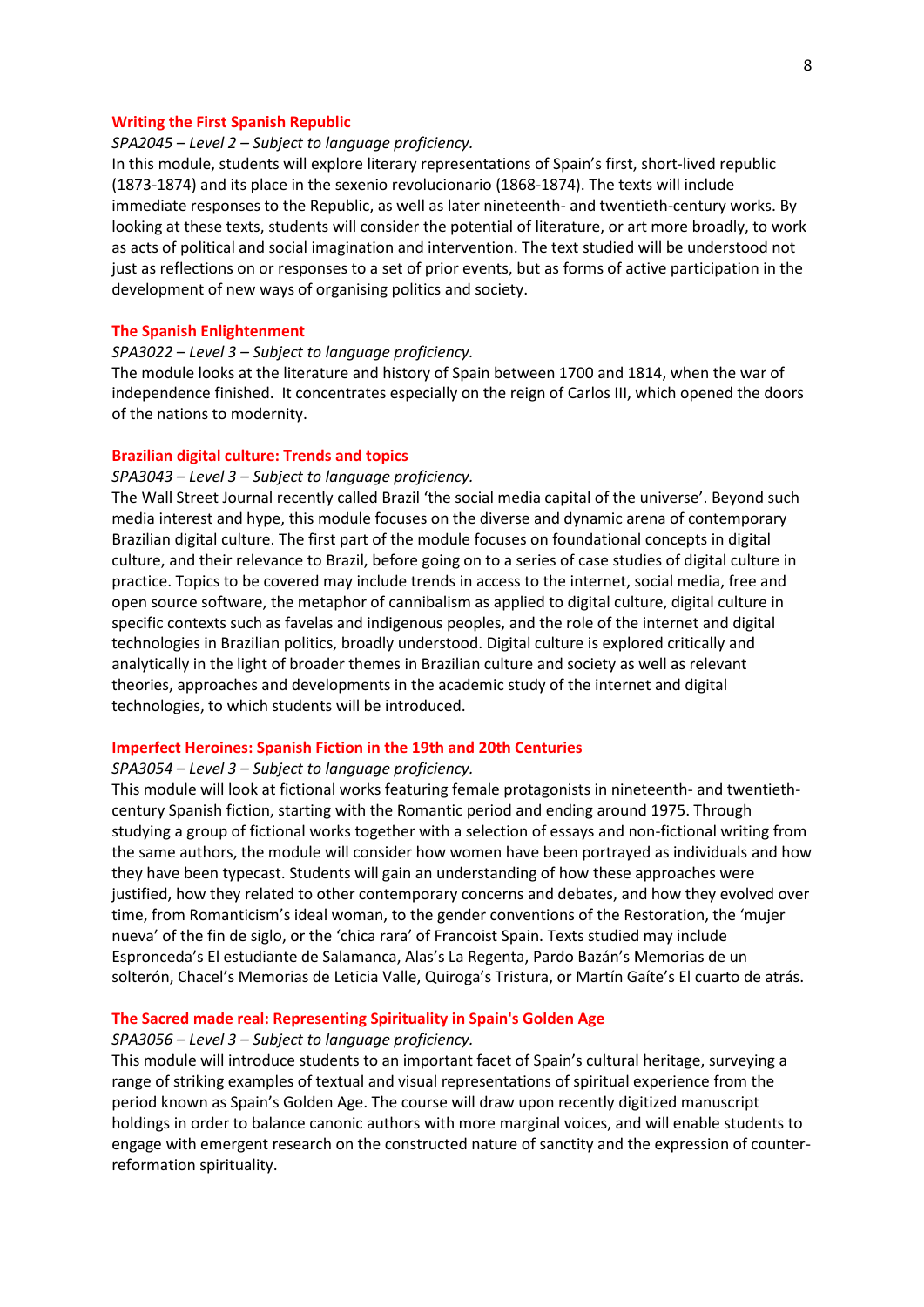# **Liberal Arts**

# **Understanding Now**

## *LIB1001 – Level 1*

This module has two interconnected directions of travel:

- i) Focusing on the present, subject lecturers discuss how we understand the contemporary moment in its social, political, philosophical, cultural and intellectual contexts;
- ii) The above is simultaneously informed by a backward glance that shows how learning in particular branches of the academy has developed over the centuries, and how arts and humanities disciplines currently configure our theoretical interpretation of the world.

Each academic year, what is "Now" will obviously change, providing new contexts for discussions of how we use Understanding to explain the world.

## **Uses of the Past**

## *LIB2001 – Level 2*

This module engages students with the multiple ways society and academic study use, understand and interpret the past. With contributions primarily from the disciplines of Anthropology, English, History, Philosophy, Politics, and Sociology, this module will, in part, capitalise upon debates concerning legacy issues and the aftermath of conflict that form central co-ordinates of contemporary Northern Irish political and social debate. It will also provide students subject-specific expertise in relation to how we understand the past and its importance in the development of historical, literary, and philosophical interpretation.

## **Arts and Humanities in Contemporary Society**

## *LIB3001 – Level 3*

The role of the arts and the humanities in the twenty-first century, and how they are intrinsic to the shaping of society, are the central concerns of this module. It examines the multiple historical, practical, and theoretical applications of the arts and humanities disciplines in a range of public fora. Practitioners from relevant arts sector institutions (e.g. the Ulster Museum, the Ulster Hall, the Arts Council) will share theory and praxis experience in their current roles while creative practitioners (e.g. artists, broadcasters, musicians, photographers, writers) will also contribute to the students' developing conceptions of the public roles of their disciplines. Students will debate questions such as the value of the arts and of the humanities, social, economic and personal benefit, the importance of outreach activities, civic responsibility and citizenship, and the increasing role of impact in terms of a University's research and education agendas.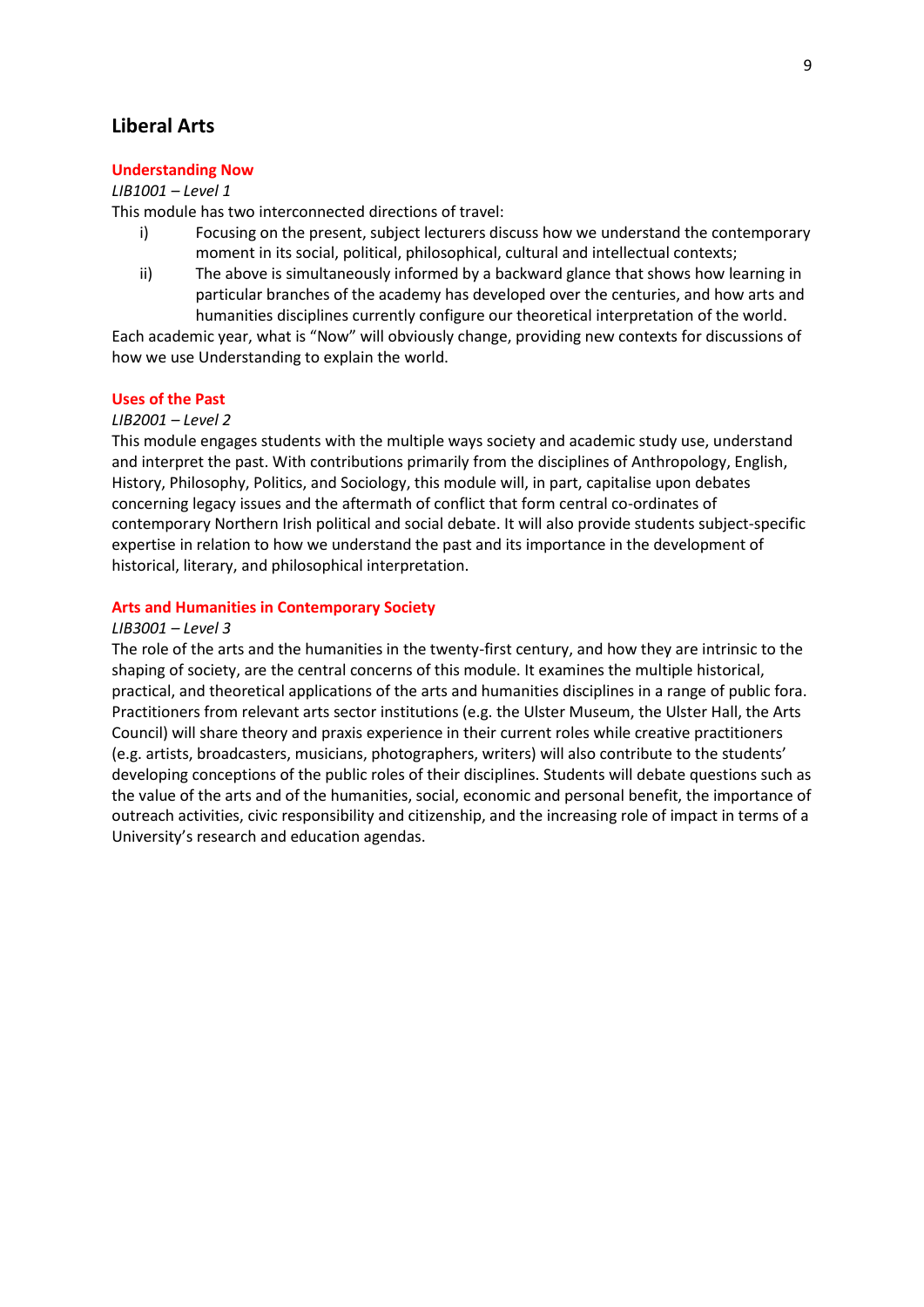# **Drama**

## **Introduction to Performing**

*DRA1003 – Level 1* Introduction to practical theatre skills within a theoretical context.

# **The Art of the Actor**

### *DRA2003 – Level 2*

This module aims to build on foundational skills developed at Level 1, placing these within the wider context of performance and theatre production. Lectures and workshops will be themed around a menu of key skill areas and students will select from these according to their specialist interests. Each student must take 12 workshops out of the 18 offered over the course of the academic year. Students will be expected to undertake relevant fieldwork in support of their chosen specialism. Employability Skills are also delivered through this module.

## **Devising Theatre**

*DRA2005 – Level 2 – Students may need to show evidence of previous study. Limited places available due to spatial requirements.*

Practical theatre skills; lighting design; scenic design; movement.

## **Greek Tragedy In Performance**

## *DRA2010 – Level 2*

Greek tragedy invariably deals with conflict and has been used throughout the late 20th century as platform for staging political protest or responding to particular political climates/regimes. As a practical & theoretical introduction to Greek tragedy, this course will investigate the historical role theatre played in ancient Athenian democracy as a platform to explore how Greek tragedy has been adapted by contemporary practitioners from South Africa, Ireland, Europe, Asia & Latin America to place centre-stage urgent political issues that pose profound challenges to the states and societies in which they are performed. Workshops and lectures will introduce students to key practitioners/case studies to prepare students for the creation of their own studio-based group performance.

# **Troubles Drama 1961- 1998**

## *DRA2015 – Level 2*

This module roughly spans the duration of the 'Troubles' and explores how various playwrights, theatre companies and artists responded to the political conflict of these decades. This course will examine how the violent context of conflict in the North posed profound aesthetic and ideological challenges for playwrights, and it will investigate the different dramaturgical strategies developed by playwrights such as Bill Morrison, Stewart Parker, Christina Reid and companies like Charabanc and Field Day. This module will also explore the complex inter-relationships between theatre, politics and performance, as well as the efficacy of theatre to make any form of political intervention. The module will involve an integrated analysis of play scripts, criticism, theory and history and as 2018 marks the 50th anniversary of the Lyric Theatre's opening on Ridgeway Street, there will be a particular focus on its work in this period (1968-1998). Accordingly the module will run alongside various activities that will be hosted by the Lyric, included various performances, an academic conference and ongoing work on the Lyric' archive and participation/attendance at these events will be a compulsory element.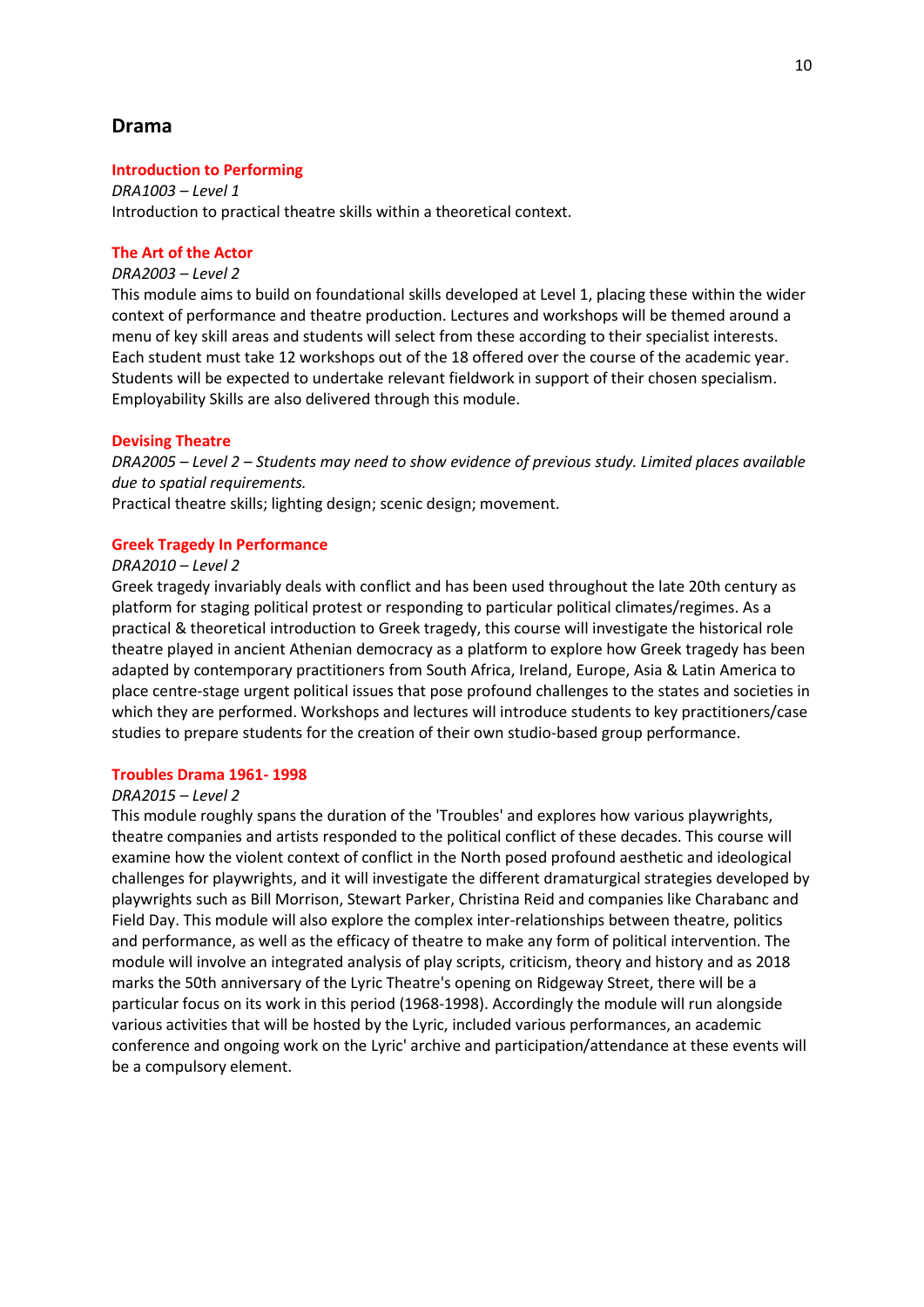### **American Theatre**

## *DRA2045 – Level 2*

This module will consist of weekly two hour seminar/workshops which will combine a practice-based exploration of representative texts with a survey of the historical and cultural context of American theatre in the last two centuries. Students focus on a specific text for detailed analysis throughout the course, which may include some scene work as actor, director or in a dramaturgical role.

### **Acting for Musical Theatre**

## *DRA2060 – Level 2*

This module introduces students to the distinctive challenges of acting for musical theatre: namely, sustaining a character, sustaining relationships between characters, and sustaining the overall dramatic narrative while singing. Through a combination of studio-based practice, rehearsal, performance and critique, students will learn how the core tasks of dramatic acting can be integrated with vocal technique to produce the unique performance genre of musical theatre, in so doing, students will gain practical knowledge of the history of musical theatre and its formal evolution over time. Key works of musical theatre to be studied will likely include West Side Story (Bernstein/Sondheim, Oklahoma (Rodgers/Hammerstein), Guys and Dolls (Loesser) and She Loves Me (Bock/Harnick).

## **Drama and Mental Health**

# *DRA2064 – Level 2*

This module will explore the relationship between Drama and mental health regarding the historical development of both subjects and their interrelationship in contemporary healthcare practice. Students will analyse key theories and practices in Drama by variously engaging with both canonical and contemporary plays that engage with mental health and its vicissitudes. Students will be trained in key aspects of acting that pertain to the on-stage performance of the interior life of characters constructed for performance. Students will have the opportunity to work with staff who engage with mental health in various subject areas across QUB and local health and social care trusts. Students will engage with the intersection between aesthetic performance and professional training in health and social care to gain a unique insight into how dramatic art can impact positively on mental health.

### **Postconflict Drama: Performing the NI Peace Process**

## *DRA3042 – Level 3 – Students may need to show evidence of previous study.*

This module will investigate a selection of key canonical and contemporary works of Northern Irish drama produced over the past 30 years of the Troubles through an examination of the work of Brian Friel and Frank McGuinness, Martin Lynch, Marie Jones, Gary Mitchell and others. It will investigate how the Troubles posed particular ideological/aesthetic challenges for playwrights. It will explore how different authors/theatre companies creatively and critically responded to the Troubles and will examine the complex interrelationships between theatre, politics, performance, society and state.

## **Dance Theatre**

# *DRA3060 – Level 3 – Students may need to show evidence of previous study. Limited places available due to spatial requirements.*

This course serves as an introduction to dance theatre practice and related dance theory. In weekly workshops and seminars, students will engage in an interrogation of this interdisciplinary art form through discussion and practical experimentation. Workshops will introduce students to the choreographic methods of key practitioners and will prepare students for the creation of their own dance theatre performance project. In support of the practical workshops, seminar discussions will explore relevant critical and theoretical texts and will consider developments in dance theatre practice within a socio-political and historical context. No previous dance training or experience is required.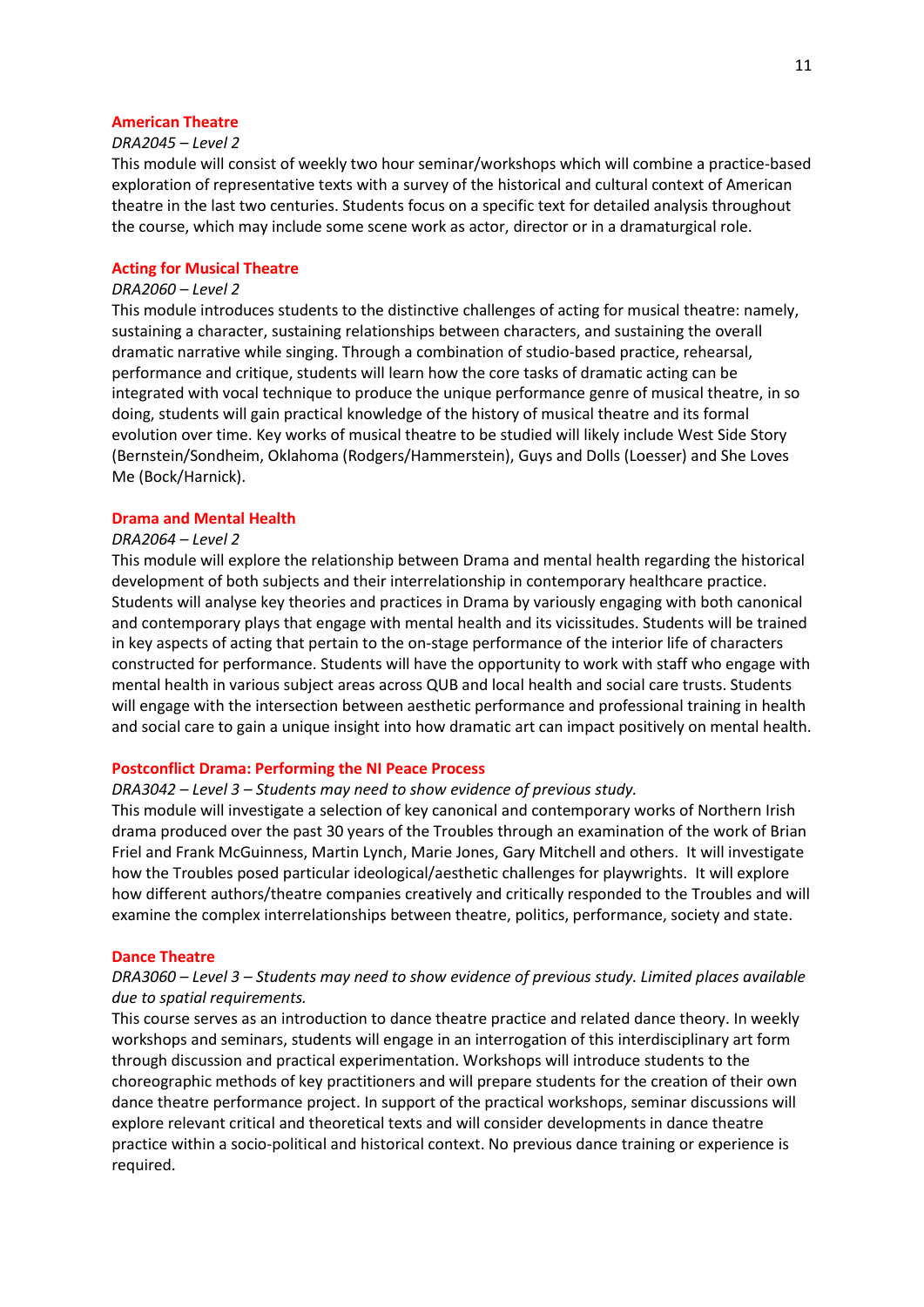# **Music**

## **Classical Analysis**

*MUS2015 – Level 2 – Availability for Study Abroad students subject to departmental consent.* The study of the Classical idiom through analysis of selected chamber and piano music by Haydn, Mozart and Schubert. The course will define the basic elements of Classical harmonic language and deal also with longer-range formal thinking.

## **Sound Design for Screen**

*MUS2036 – Level 2 – Availability for Study Abroad students subject to departmental consent.* This module introduces sound design in the context of audio-visual production. Students will be exposed to both theoretical and practical aspects of design and audio-vision. Lectures will introduce concepts to be applied in the analysis of sound design in film and animation works. Students will be asked to develop critical strategies for analysis and to produce a soundtrack for a given film/video excerpt.

### **Live Production Systems**

*MUS2048 – Level 2 – Availability for Study Abroad students subject to departmental consent.* This module explores the theory and practice of sound reinforcement for live musical and theatrical events. Students learn how to design effective loudspeaker arrays for optimal audience coverage and how operate audio mixing consoles for sound reinforcement purposes. Students gain practical experience of mixing live musical performances and designing lighting cues working alongside School based performance ensembles. Additional topics covered include microphone design, wireless microphones, in-ear monitoring, loudspeaker time alignment and room optimization.

### **Scoring and Arranging**

*MUS2053 – Level 2 – Availability for Study Abroad students subject to departmental consent.* This module will offer practical tuition in the area of scoring and arranging. As a preliminary study that will lead to a 3rd year module in orchestration (to be introduced in 2018-19), this module will be the first time that such a module has been offered by Queen's. It will develop skills of notation, scoring and arranging that are not specifically connected with the practice of classical music. Rather, the module will be of interest to those students who wish to develop practice in the area of popular/commercial music. These skills will of course be also relevant to classical orchestrators and the module will serve a dual purpose of providing preliminary training in orchestration.

## **Immersive Media**

*MUS3007 – Level 3 – Availability for Study Abroad students subject to departmental consent.* This module will provide a grounding in the theory and practice of immersive media. Students will learn about sound and image formats used in creating immersive experiences, how spatical sound sources are localised and experience the full immersive workflow. Image formats include 360 degree video and spatial audio systems considered include binaural audio and ambisonics. Students will develop practical experience in creating audio-visual immersive experiences from production to post-production and delivery with a focus on documentary and field recording practices. Working in small groups, students will produce short immersive content for goggle delivery.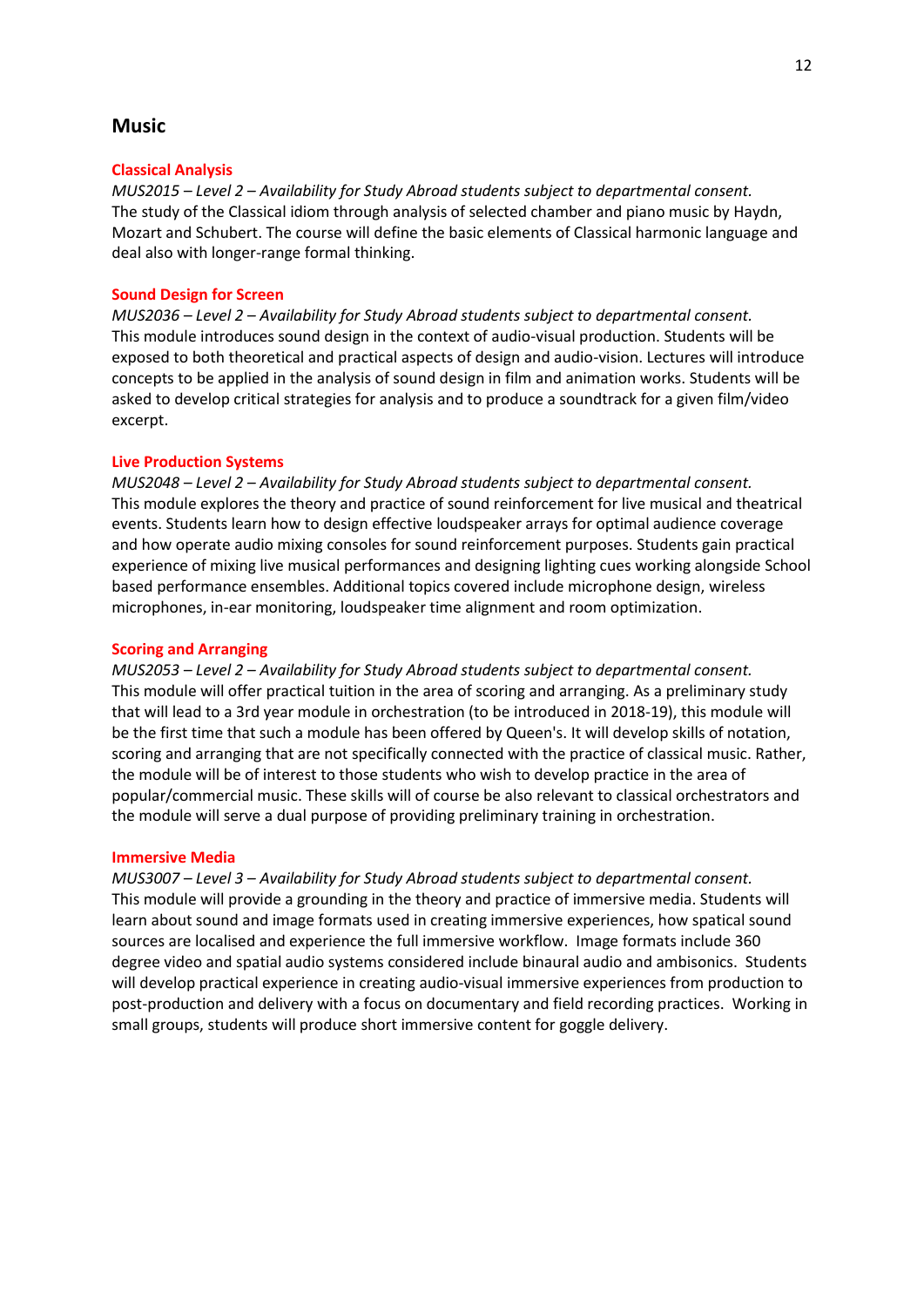### **Audio Post Production**

*MUS3009 – Level 3 – Availability for Study Abroad students subject to departmental consent.* This module provides students with advanced sound design and audio post production skills for working with film, television, and new media content. Students will learn about location sound recording and audio post production workflows and gain practical experience of editing and mixing sound to picture to broadcast specifications. Topics covered include location recording and dialogue editing strategies, ADR session workflow, foley session recording, mixing to picture and output mix formats.

### **Auditory Perception**

*MUS3010 – Level 3 – Students must have a Mathematics A-Level or equivalent.* This module focuses on the methods required to answer novel questions about the perception of sound: literature-based scholarship, digital-signal processing, the generation of auditory stimuli, and specialised experiment design. The module will focus on how we know what we know about psychoacoustics in order to tackle psychoacoustical questions that have not yet been answered.

## **Politics in Popular Song from the French Revolution to Punk**

*MUS3055 – Level 3 – Students may need to show evidence of previous study.*

This module will look at how music and song have functioned as vehicles for promoting political ideas or as reflectors of cultural philosophies or developments. Themes include: The expression of democracy in the Enlightenment; "Utility songs" in 19th-century revolutionary movements; Berlin Cabaret communication techniques; Eisler's political song theory; song in Opera of our Time and Epic Theatre; American Civil Rights protest song; politics of folk; the 1960s, youth and counter culture; postmodernism, gender-crossing and pop as artifice; late-1970s punk rock; protest pop in the Thatcher years; techno from Kraftwerk to the Love Parade; 1990s hedonism and rejection of ideology.

## **Composition 3a**

*MUS3071 – Level 3 – Availability for Study Abroad students subject to departmental consent.* In this module the student who has developed awareness of compositional technique through the preceding modules has the chance to work on original compositions under the supervision of the tutor. The module requires the student to plan and produce original works in a limited time-span, and to attend workshops on pieces written by the class. These alternate with a series of fortnightly 'Continuities in Music' seminars, analysing how modern composers (Stravinsky, Skryabin, Boulez, Lutoslawski, Debussy) sustain opening musical arguments.

### **Directed Study**

## *MUS3099 – Level 3 – Only available with departmental consent.*

This module exists to accommodate students whose module choice was dropped due to insufficient enrolment, or, in exceptional circumstances, where the student wants to pursue an independent project which does not suit the Special Project learning outcome (a single piece of independent research). In all cases, approval from the prospective tutor and the Head of School should be obtained. The student and supervisor(s) agree on an assessment package; the student is then given appropriate support through tutorials to execute the elements of assessment.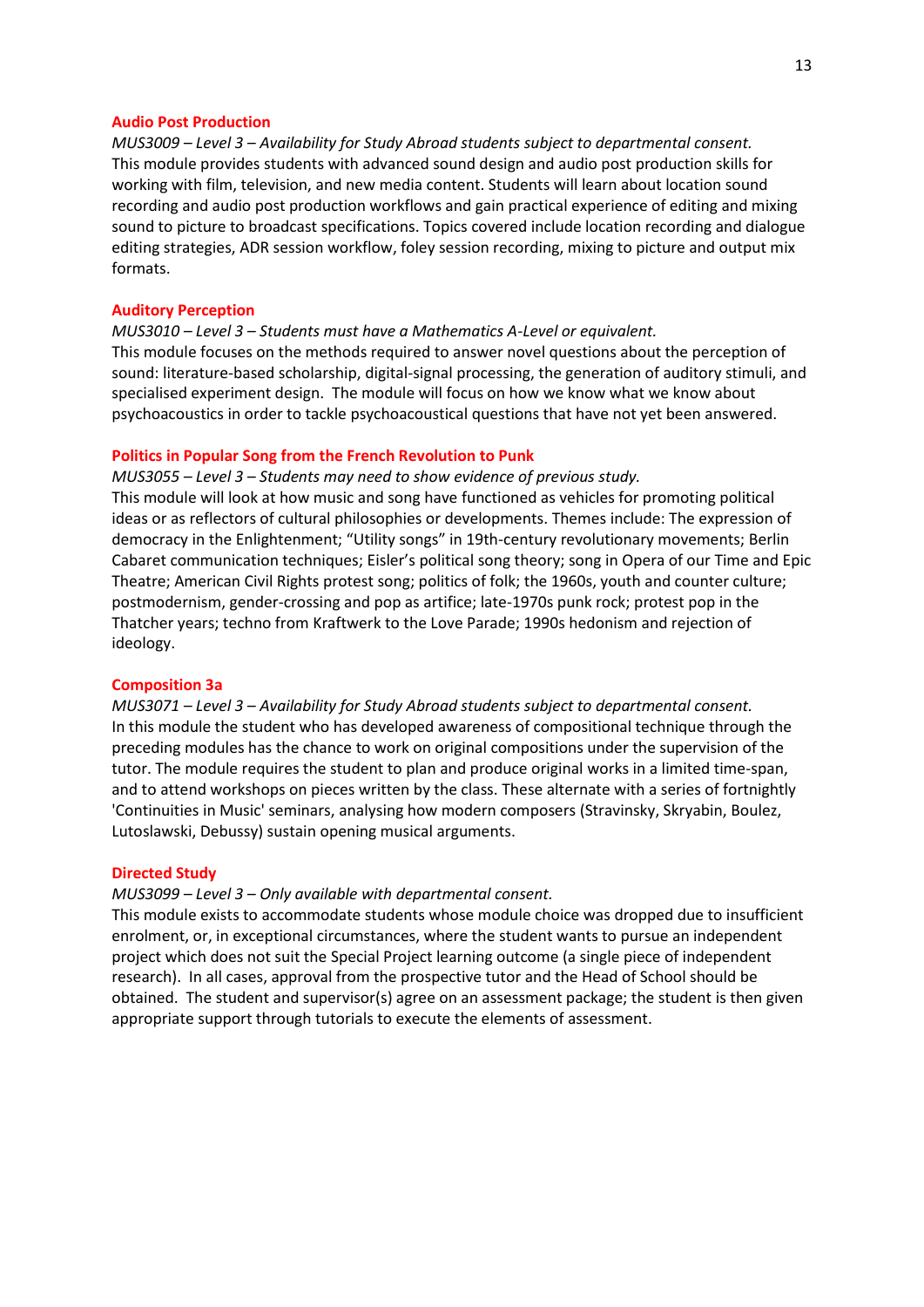# **Broadcast Production**

## **Broadcast Analysis 1**

*BCP1001 – Level 1 – Limited places available for study abroad students due to spatial requirements.* This module introduces students to a range of methods and approaches used in analysing broadcasting and broadcast texts. These analytical techniques are accompanied by contextual material, in the form of an outline of the history of broadcasting, with an emphasis on the UK, together with weekly screenings. This provides a framework within which to consider issues of industry, regulation, audience, etc., as well as developing a broader awareness of broadcast texts, familiar and unfamiliar, and a deeper engagement with the students' own viewing and listening practices. The academic material and the contextual material will also be of use to students in their reflective essays for practical modules.

## **Broadcast Production**

*BCP1002 – Level 1 – Limited places available for study abroad students due to spatial requirements.* As an introduction to the basic technical skills required in broadcast media production, students in this module will conceive, research, develop and produce a number of small media projects as directed by the tutor. Each project should be seen as an initial foray into particularly important skillsets required for good visual storytelling in the broadcast arena supported by reference to cognate work and production theory. Beginning with the still image, students will learn key techniques involved in digital imaging in the context of photojournalism. Following on from this, students will be introduced to moving images practices through camera, lighting and video editing skills workshops. Finally, in the context of communication design this module will introduce new, disruptive technologies for the dissemination of stories online that combine media formats such as the still and moving image.

## **Factual and Documentary**

*BCP2001 – Level 2 – Prior understanding/ knowledge of audio and video production and some journalism background required. Limited places available for study abroad students due to spatial requirements.*

This course aims to introduce students to the theories around producing broadcast factual and documentary stories, both for television and radio. It will build on the practical skills students have already acquired and will allow those interested in specialising in factual, documentary and journalism to incorporate factual and documentary values, approaches, story and editorial decisionmaking into their work at every level. It will examine the differences between styles and genres and commercial and public service broadcasters. It will introduce students to the law and broadcasting codes as they apply to factual and documentary programme making. The practical skills will give students a deeper ability to research, develop, write and create structured and creative factual and documentary stories for TV and radio.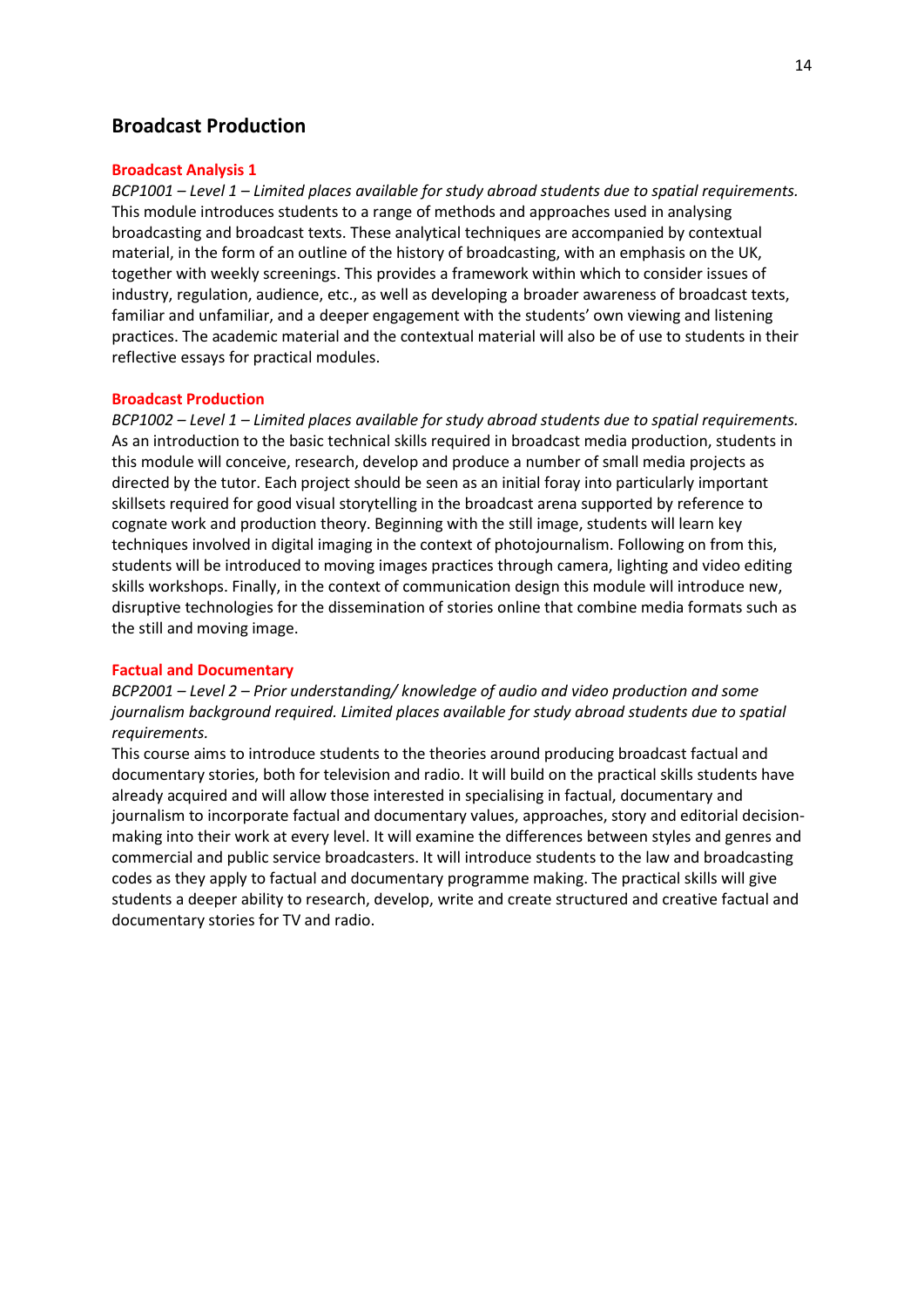## **Radio and Podcast Production**

*BCP2002 – Level 2 – Prior understanding/ knowledge of audio and video production required. Limited places available for study abroad students due to spatial requirements.*

This module will develop technical and editorial skills in radio and podcast production. Students will explore the contexts of public service broadcasting formats (such as those offered by BBC) as well as the podcast landscape and commercial and community radio platforms. This module will introduce varying genres of radio broadcasting and podcasting - feature documentary genre, speech based discussion formats, radio drama and other non-fiction based programme making idioms. Through a series of practical activities, this module will explore a range of skills involved in radio and podcast production including writing, using the voice, show-producing and audio engineering. Opportunities to develop an original programme or podcast idea will culminate in a group radio project conducted in a live studio setting. Students will be encouraged to engage with local communities to generate ideas that connect with their audience and the wider world around them.

## **Broadcast Media Project: Development**

*BCP3001 – Level 3 – Prior understanding/ knowledge of audio and video production required and must have a project idea to develop. Limited places available for study abroad students due to spatial requirements.*

This module aims to develop and enhance the student's research and production skills through the creation of a significant collaborative broadcast media project for television, radio or online. This module then leads on to the production of a major project in semester two from project proposal selected in this module. This module is an opportunity for the student to continue to build on the various production and technical skills acquired in level 1 and 2 of the course. The intense development phase is designed to emulate a broadcast commission cycle and classes will be delivered in association with a number of guest artists and industry professionals. The development of production teams and commissioned projects will mirror industry practice and leads to an industry pitching session in week 12 after the pre-production phase ends. The module is taught in workshops weekly allowing for further advanced technical instruction in audio and visual techniques.

### **Media and Time**

# *BCP3003 – Level 3 – Prior understanding/ knowledge of broadcast theory required. Limited places available for study abroad students due to spatial requirements.*

The media are time-based; they have a narrative flow from line to line and scene to scene and episode to episode, with each programme fitting into the wider flow of its schedule or platform, and into the wider schedule of the audience's day and life. The media are also key mechanisms for communicating ideas and information about history and about potential futures, through fact and fiction. This module explores the ways that the media, with a primary focus on television, engage with time. This will include the presentation of history and possible futures through both fact and fiction, including consideration of the political and cultural role of history and historical drama. It will include engagement with key concepts such as heritage drama, nostalgia and authenticity. It will also include consideration of the temporal nature of the media themselves, such as in their narrative construction and scheduling, and how that plays into the lives of the audience.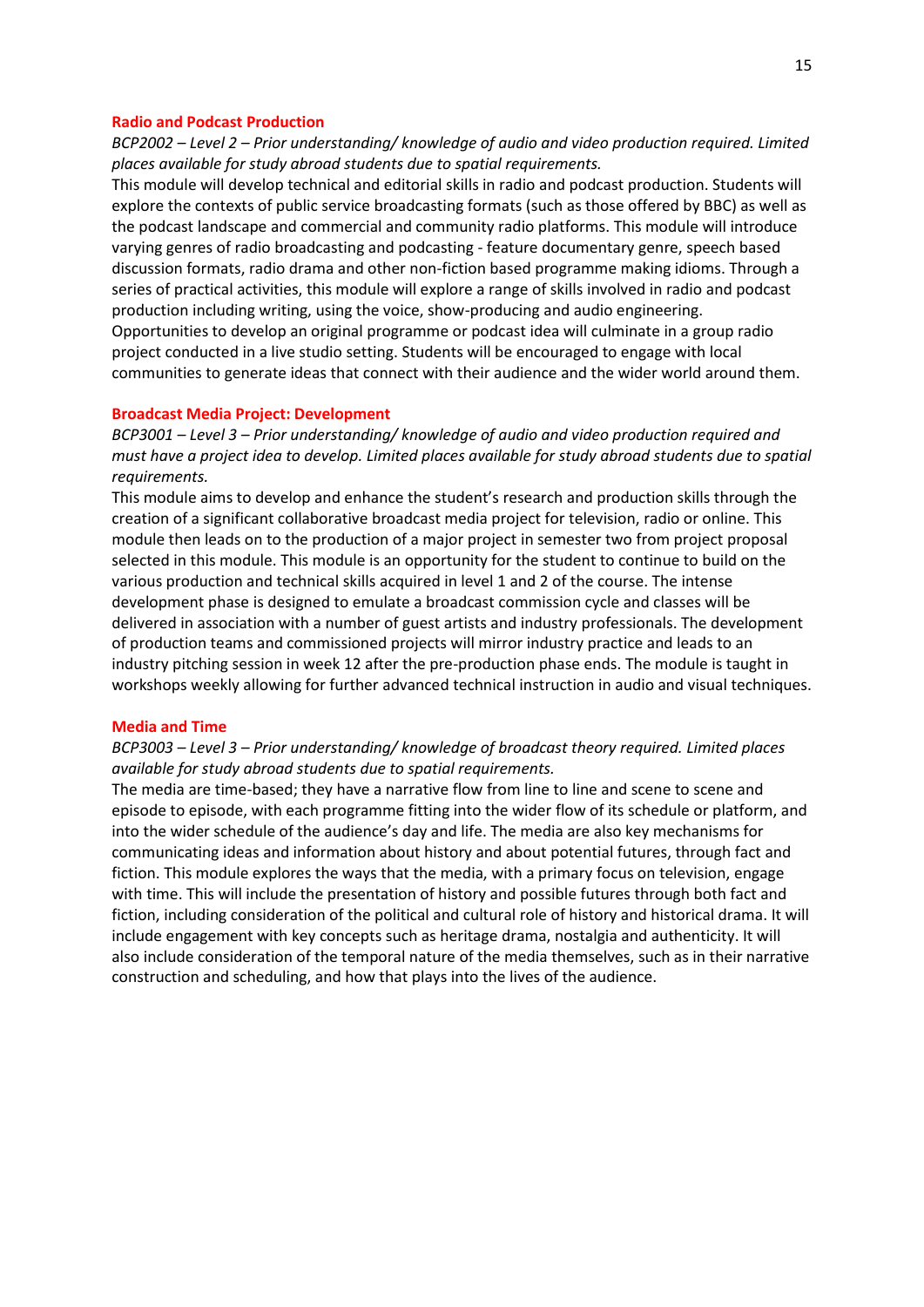## **Rehabilitating Reality: studies and strategies of the use of fiction to strengthen fact**

*BCP3006 – Level 3 – Prior understanding/ knowledge of Documentary, Journalism, Film or Drama required. Limited places available for study abroad students due to spatial requirements.* The phenomenon of "post-truth" has infiltrated and destabilised conventional factual broadcast practice. Among other problems, it has bred a deep suspicion and a burgeoning rejection of the observational mode of storytelling, a staple of conventional audio and audio-visual documentary and news gathering. In the face of this paradigmatic shift and the existential threat to the power and integrity of the media it represents, this module will look at various techniques in which fiction/fictive strategies can be used not to weaken or compromise representations of fact but rather to strengthen and deepen them. Focusing on both seminal and emergent audio and audiovisual work, this module will explore narrative strategies in broadcast media that channel fiction/fictional strategies in a bid to deepen the audience's experience/understanding and feeling about factual situations. This will include strategies of re-enactment, 'essayism,' heightened subjectivism, docu-fiction, experimental documentary, creative memoire and socially-engaged drama.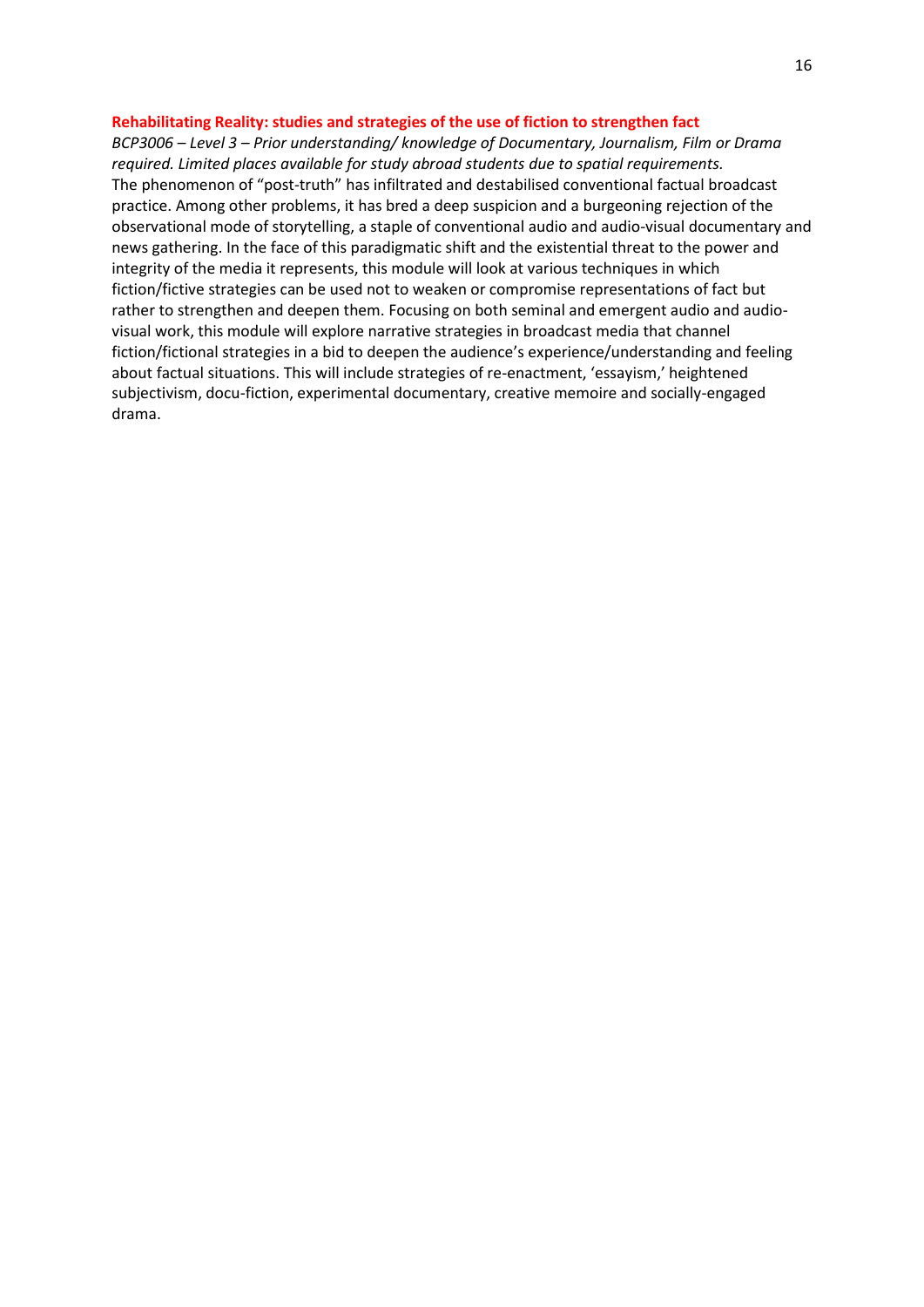# **Film Studies**

## **Introduction to Film Studies**

### *FLM1001 – Level 1*

The module will introduce students to the principles of film form, narrative, styles and methodologies of film criticism. It will concentrate on American and British cinema and the examples drawn from these two very different cinematic industries will help increase and broaden knowledge of film and cinema, audiences and industries.

## **Visual Studies: Theory and Practice**

## *FLM1005 – Level 1*

This module aims to develop students' skills in the analysis and critical appreciation of visual texts, with particular regard to their photographic, narrative forms. Throughout the module emphasis will be placed on enhancing skills in scholarly analysis and composition, which will be examined through student presentations and written assignments.

# **British Cinema: Nation, Identity and Industry**

# *FLM2026 – Level 2 – Students should have a suitable background in Film Studies.*

This module will introduce a number of British films from a range of different historical periods. Students will consider films in relation to theoretical issues of national identity, representation, class and gender and will also explore British film culture to examine issues of production, film funding, censorship and reception. Films studied may include well-known examples from British cinema such as Passport to Pimlico (Cornelius, 1949), Room with a View (Ivory, 1985), or Elizabeth (Kapur, 1998) but will also consider a range of less well-studied texts to explore the breadth and range of 'national cinema.' One of the key objectives of the module will be to use film examples to address complex issues relating to national identity, shared history and popular taste. It will also consider how film can be a useful vehicle for understanding and addressing such issues.

#### **Documentary Film Studies**

# *FLM2012 – Level 2 – Availability for Study Abroad students subject to departmental consent. Students need to show evidence of prior study.*

The module examines key critical issues in so-called "non-fiction" filmmaking. Many major filmmakers, periods and movements which have come to constitute the documentary tradition as we know it today will be identified, and discussed, examining how the formation of the various modes of documentary filmmaking are partly historical but more importantly, conceptual. In particular, the module will interrogate the commonplace notion of documentary as a specific kind of film preoccupied with truth and social reality. And yet, every representation has within it elements of the subjective, the fantastic, the unconscious and the imaginary just as every fiction has elements of the document within it. The module will study films that play at the border of fiction and nonfiction rather than assume a distinct category like 'documentary' to be elaborated.

## **Film and Sound: History and Theory**

# *FLM2014 – Level 2 – Availability for Study Abroad students subject to departmental consent. Students need to show evidence of prior study.*

This module will explore the relationships between film and sound, examining how the aesthetic, historical and cultural significance of film sound practices have been understood in the context of evolving technologies.